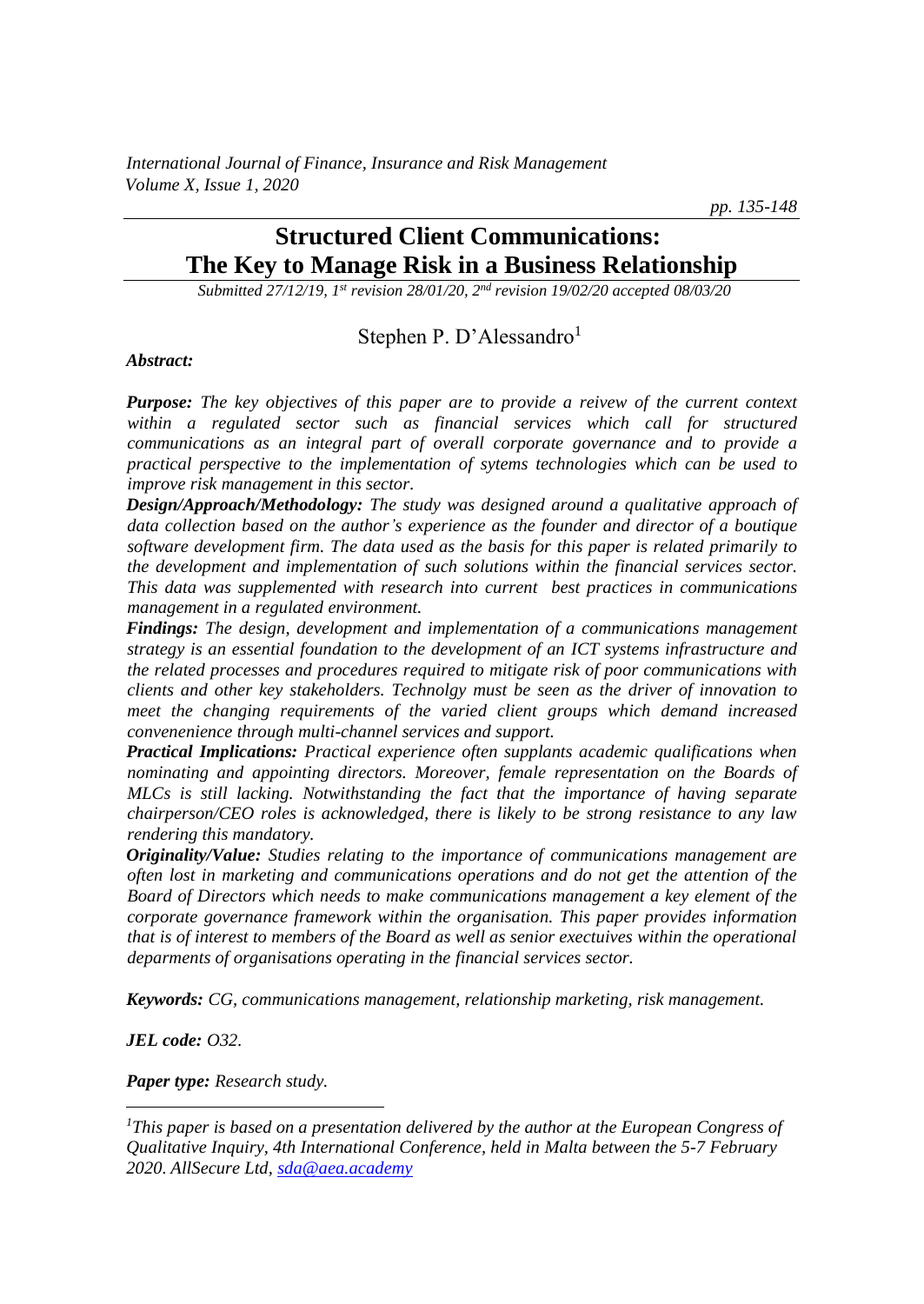#### **1. Introduction**

The sustainability of the financial sector, both at international and at national level, is a matter of concern to any review of developments in the sector. The practical collapse of the international financial sector in the 2008 crisis has been analysed and studied at length. The media, financial analysts and economists seem to agree that the financial crises of 2008 was the worst economic downturn since the Great Depression of 1929. The tremendous financial instability created by the crisis, occurred as a result of lax monetary policy and poor governance of regulated entities, in their use of excessive leverage and suspect re-packaging and wholesale retail of the re-packaged debts. The crisis exposed the rapacious greed and lack of governance within the sector which allowed individuals and organisations to exploit the sophisticated investment vehicles available. This coupled with the obscure and sometimes fraudulent market information provided, allowed them to take actions which would artificially inflate balance sheet values. The lax controls enabled many of them to carry out massive off-balance sheet transactions to hide unsustainable investment positions. These actions demonstrated that the effective corporate governance was absent and that clear communications between the stakeholders to allow informed decision making was also not effected.

The catastrophic financial crisis of 2008 did not come as a complete surprise. Many corporate governance experts had repeatedly raised the alarm that all was not well in the financial services sector in the 2000s.

Dawkins (2004) argued that an ever-increasing number of companies recognise the reputational risks and opportunities that corporate responsibility brings. These organisations place as an ongoing business priority, their alignment of corporate behaviour with stakeholder expectations. She contends that communication, often remains the missing link in the practice of corporate responsibility. Dawkins asserts that the information requirements of a range of opinion leader and mass stakeholder audiences are not currently being satisfied by many companies. Since they are not communicating effectively with these important target audiences, many aspects of their responsible corporate behaviour are not known to these audiences. This lack of knowledge impacts their perception of the organisations and their activity.

Dawkins identifies specific challenges in communicating corporate responsibility in an environment which has become increasingly sceptic of such initiatives. Many corporate responsibility messages receive hostile reactions from the media, campaign groups and others audiences. The diverse information requirements of different stakeholder groups presents particular communication challenges. Dawkins reviews these different segments and their requirements. First, she addresses the communication with opinion leader audiences (such as legislators, business press, investors and non-governmental organisations). Secondly, the communication of corporate responsibility to the general public and the need to trigger wider consumer engagement in this topic. Lastly, the communication opportunity presented by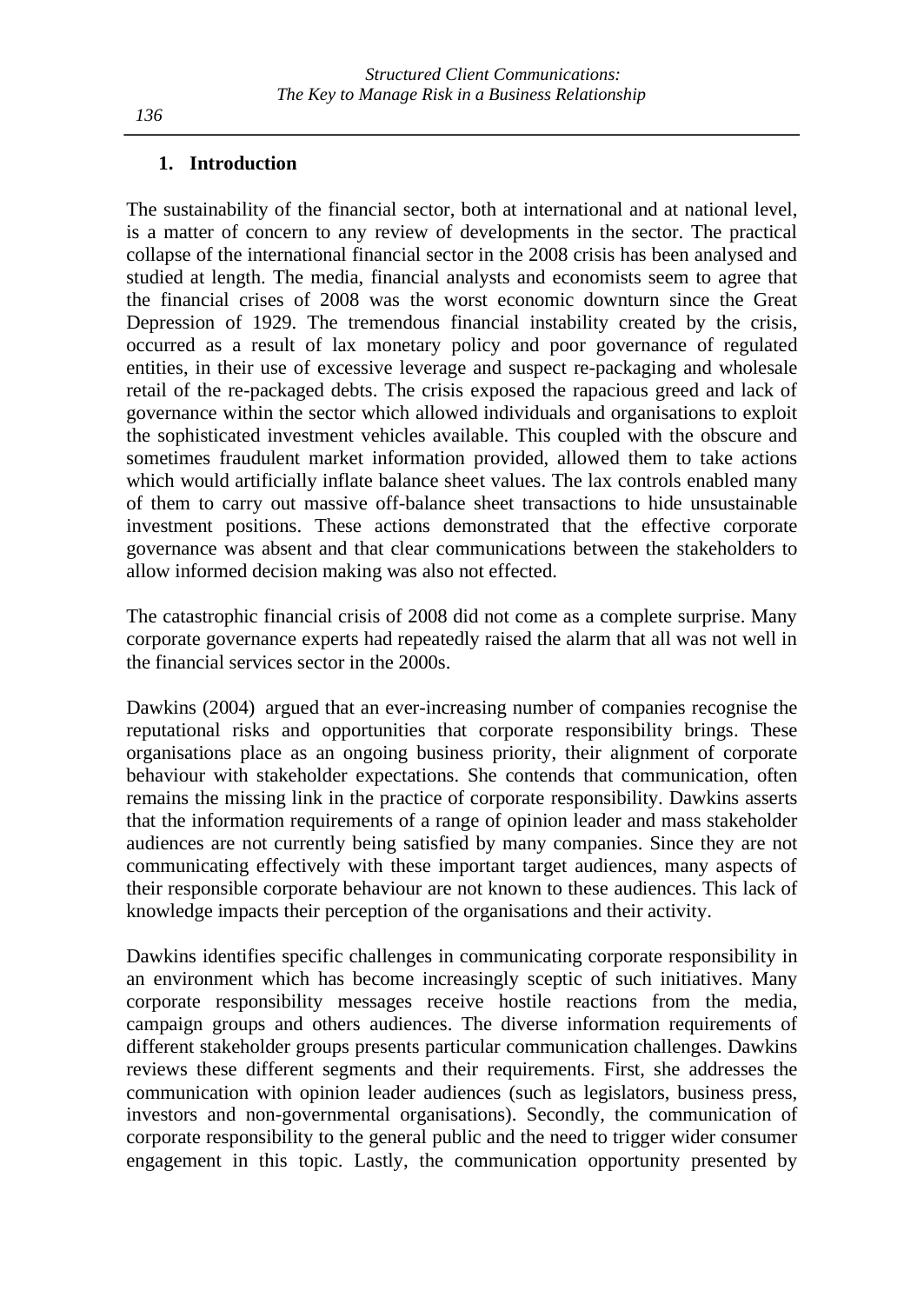companies' own employees and the internal communication challenges surrounding corporate responsibility.

On the basis of her detailed analysis of communications in these different segments Dawkins concludes that "*effective communication of corporate responsibility depends on a clear strategy which evaluates both the opportunities and the risks to the brand, and which tailors messages to different stakeholder groups*". She maintains that this calls for a coordinated approach, which ideally embeds corporate responsibility messages into mainstream communications. Her research shows internal communication as an under-utilised and potentially powerful channel for both internal and external communications. The impact of effective internal communications can greatly influence the preparedness of staff for a given situation. Being better informed and more knowledgeable staff can act more appropriately and their actions will enhancing the company's reputation for responsibility among its key stakeholders who they are in contact with.

Bégin *et al.* (2019) developed a portfolio credit risk module that recognises the interconnectedness of the roles of leverage, losses and linkages. Their multi-variate credit-risk model accounts for firm-specific financial health and the framework *"embeds oft-cited stylised facts such as leverage volatility, recovery rates negatively related to default probabilities and pairwise regime-dependent correlations".* Their model provides a framework that reacts quickly to new information and is well adapted to measure firm-specific credit risk, even during financial turmoil. Their results show an increase in correlation during the high-volatility regime in comparison to the stable regime suggesting the existence of a strong linkage among many financial institutions under study during the crisis. Their study found supportive evidence of increased systemic risk within the financial services sector during the last global crisis.

Lauren (2018) carried out an analysis of major banks including JPMorgan Chase, Bank of America and Wells Fargo tracking their attempts to rebuild stakeholder and shareholder trust in the American financial system following the 2008 financial crisis. The study concludes that financial communication remains important in the field of communication and finance as the conveyance of financial information which can and will affect organisational performance and the subsequently the economy. She questions the manner, in which financial service organisation frame their fiscal performance in a specific way to influence target audience on their stocks or performance. The impact of such framing of financial information may, provide a more transparent and comparable data sets which would contribute to a better understanding of financial disclosure reports. These should be objective measures of how corporations are performing, but Berkshire Hearit argues that each financial institution communicates using certain *"valances and with certain objectives"* to frame issues within their corporate financial communication. This repeated and consistent framing re-establishes or maintains their credibility and legitimacy. This study underscores the importance of careful communication in managing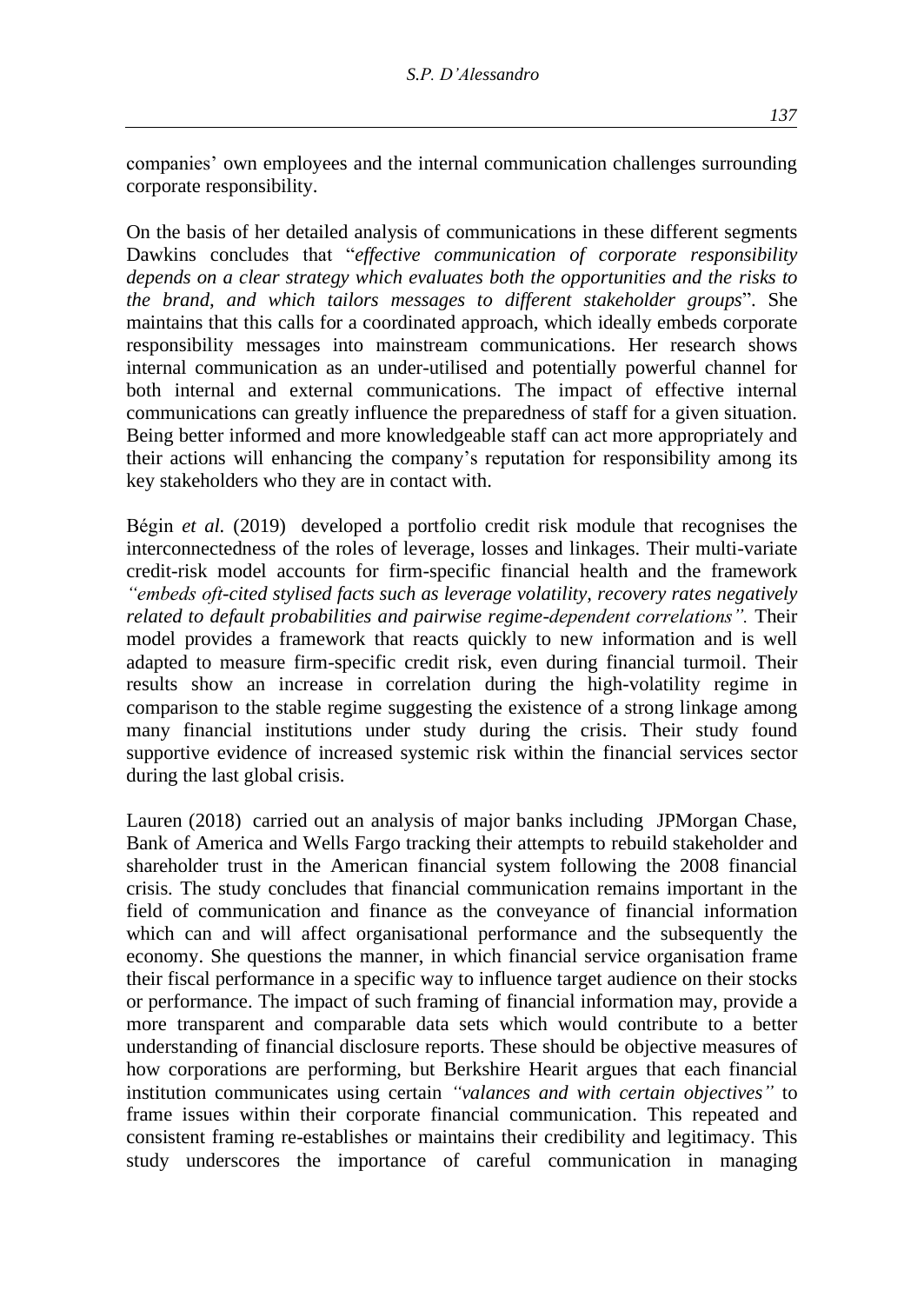shareholder and stakeholder concerns to rebuild public trust in financial service organisations.

### **2. Best Practice within the Current Regulatory Environment**

The financial and financial technology (FinTech) environments are today characterised by strict regulatory supervision at all levels of operations. As traditional print media has been supplemented by the digital space, organisations have had to learn ways of managing client and stakeholder communications on different platforms and channels. Organisations have been compelled to invest in Customer Communications Management Systems to better manage the manner in which they communicate with their clients in conformity with the new duties and responsibilities imposed by the various regulatory bodies.

Gartner<sup>2</sup> defines customer communications management (CCM) as "*the strategy to improve the creation, delivery, storage and retrieval of outbound communications, including those for marketing, new product introductions, renewal notifications, claims correspondence and documentation, and bill and payment notifications. These interactions can happen through a widespread range of media and output, including documents, email, Short Message Service (SMS) and Web pages. CCM solutions support these objectives, providing companies with an application to improve outbound communications with their distributors, partners, regulatory bodies and customers*".

As regulators impose greater obligations of transparency and reporting on financial service operators, and as customers demand broader perspectives and context to investment decisions, financial service providers are challenged to integrate more non-financial information into their client communications. Financial service providers need to recognise that clients today expect to have more updated contextualised information all the time. This needs to be met within the new regulatory frameworks of higher controls on Anti Money Laundering and Financing of Terrorism (AML/FT) activities and greater focus on source of funds provenance and documentation. To address these issues and to better address the legitimate client expectations while also staying competitive, many firms have chosen to invest in customer communications management.

This paper focuses on the general principles of financial communication set out in the "Financial Communication: Framework and Practices" 2018 Edition prepared by Bredan Prat, Cliff Investor Relations & PWC. This guide was designed principally as an informative tool for senior management and those in charge of financial communication within listed companies. It sought to define the level of information

*<sup>2</sup>[https://www.gartner.com/en/information-technology/glossary/customer-communications](https://www.gartner.com/en/information-technology/glossary/customer-communications-management-ccm)[management-ccm](https://www.gartner.com/en/information-technology/glossary/customer-communications-management-ccm)*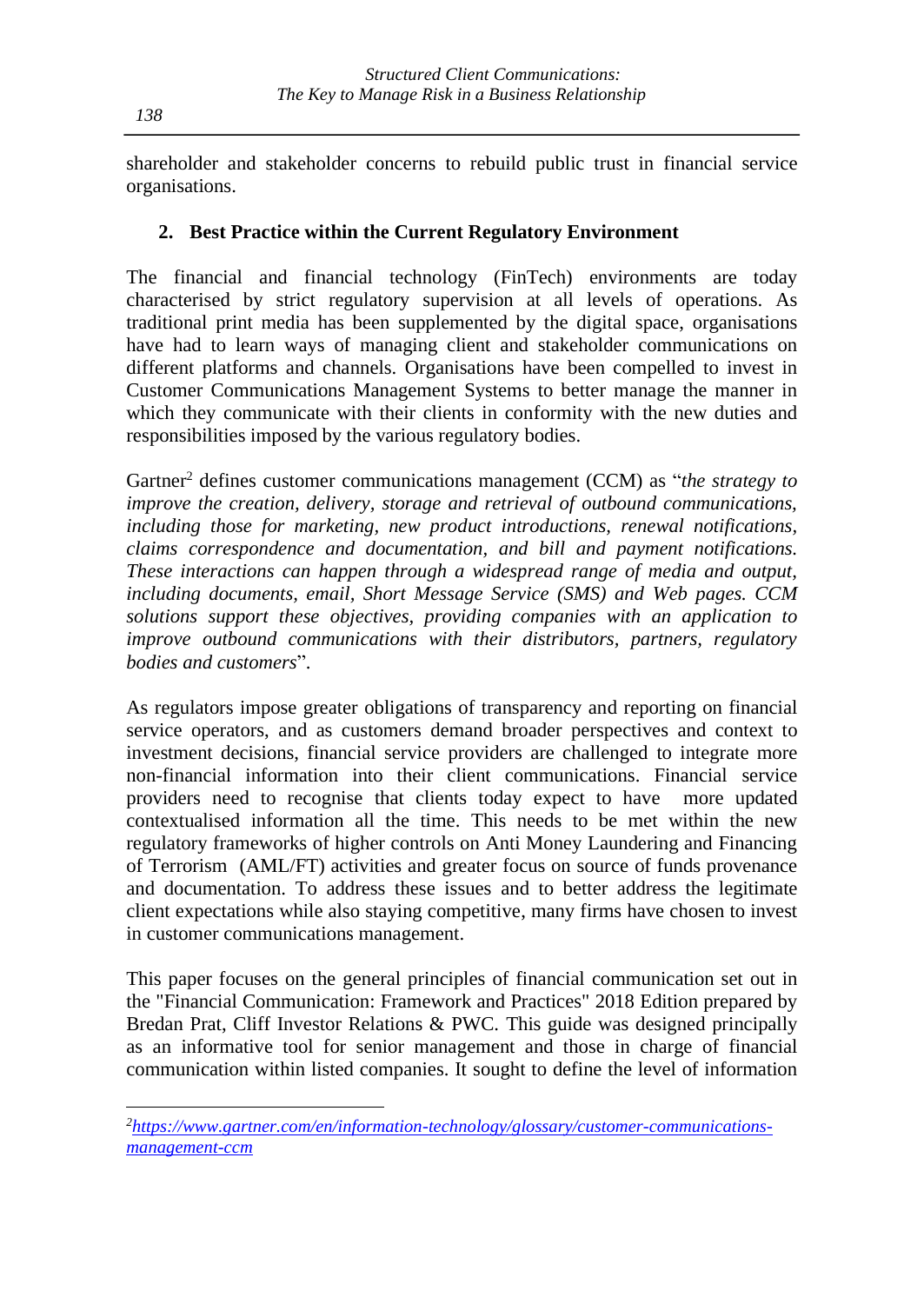that may reasonably be communicated to meet market expectations, while at the same time limiting the exposure of the issuer and its executive management to any risk of liability. The primary objective of the guide was therefore to help the senior management of listed companies to make fully-informed decisions with regard to financial communication. The obligations on listed companies provide a good benchmark for regulated entities within the financial services sector which also needs to provide better quality information and manage the risks of providing such rich information.

- 1. The Principle of Information Categories:
- 1.1 Periodic information this includes disclosure of annual, half-yearly, quarterly financial reports, required by the relevant regulator and includes filing of the relevant reports, forms and returns.
- 1.2 Ongoing information the disclosure of this information is in compliance with the requirement imposed on the service providers to inform the public without delay of all information likely, should it be made public, to have a material impact on the business or the interests of the stakeholders. Ongoing information compliments periodic information communicated giving a more complete picture of developments.
- 1.3 Regulatory information Documents and information disseminated with respect to periodic and ongoing information make up "regulatory information" for which dissemination to the public is subject to specific provisions of the relevant regulator.
- 1.4 Transaction-related information this relates to market information prior to carrying out any transaction. Such information needs to be published as per provisions of the regulator and could include content such as the publication of a prospectus when an issuer's securities are traded on a regulated market etc.
- 2. The Principle of Equal access to information:

Issuers are to ensure perfectly equal access to information for key stakeholders and to avoid creating an unfair distribution of information. When communicating insider information to a third party who is not bound by a confidentiality undertaking, the issuer must assure effective and complete dissemination to key stakeholders who may be impacted. This can be done either simultaneously, in the case of intentional communication, or as quickly as possible, in the case of unintentional communication. Issuers are also recommended to disclose financial information outside of market trading hours in order to permit all investors to assimilate the information before the beginning of trading to avoid turbulent changes in the issuer's share price.

Specifically, the issuer must maintain the same treatment regarding the

3. The Principle of Consistency: The communication of information must be considered by the issuer in light of prior communication practices in order to avoid misleading investors.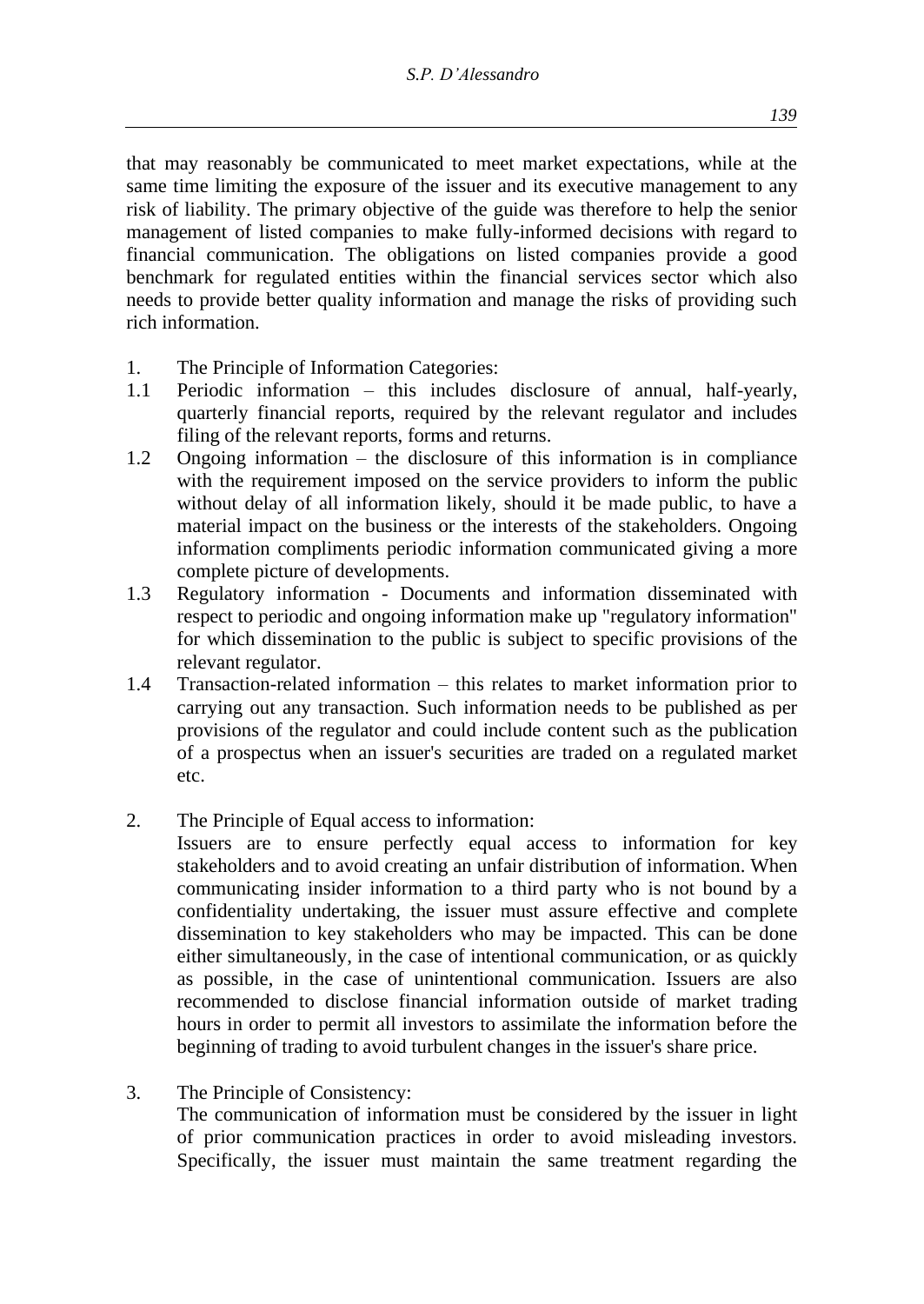communication of information likely to impact the markets. The issuer must also ensure the coherence of all information disseminated, regardless of the date, format or recipient of the information, be it communicated through traditional or digital channels.

- 4. The Principle of dissemination of accurate, true and fair information:
	- Information provided to the public by the issuers must be accurate, true and fair. These requirements apply as much to regulatory disclosures as to information disclosed on a voluntary basis. The information must be accurate, true and fair at the date of its dissemination. Information provided to the public by the issuer must be accurate, (i.e. without errors), but also true and fair (i.e. communicated in a way that leaves no room for ambiguity, and includes all of the details related to the event being communicated to ensure that the market can evaluate the impact of the event). This requirement is linked to the requirement that information be complete: Information provided by the issuer must be fair including both the positive and negative components related to the information under consideration.
- 5. The Principle of the Requirement for Market disclosure of "Insider Information" concerning the issuer: For periodic information or for specific circumstances within which regulations require disclosure, the driver of the disclosure requirement is based upon one or several objective criteria which require no judgement on the part of the issuer. For ongoing information, discretion is required as it is the responsibility of the issuer to determine whether or not this information should be disclosed to the public in accordance with the provisions of the relevant Regulator.

Issuers should devise internal procedures to assess whether or not a given piece of information constitutes insider information. This is defined as information of a precise nature, which has not been made public, relating, directly or indirectly, to one or more issuers or to one or more financial instruments, and which, if it were made public, would be likely to have a significant effect on the prices of those financial instruments or on the price of related derivative financial instruments. Information shall be deemed to be of a precise nature if it indicates a set of circumstances which exists or which may reasonably be expected to come into existence, or an event which has occurred or which may reasonably be expected to occur, where it is specific enough to enable a conclusion to be drawn as to the possible effect of that set of circumstances or event on the prices of the financial instruments or the related derivative financial instruments, the related spot commodity contracts, or the auctioned products based on the emission allowances. These circumstances or events may be of a financial, strategic, technical, organisational or legal nature.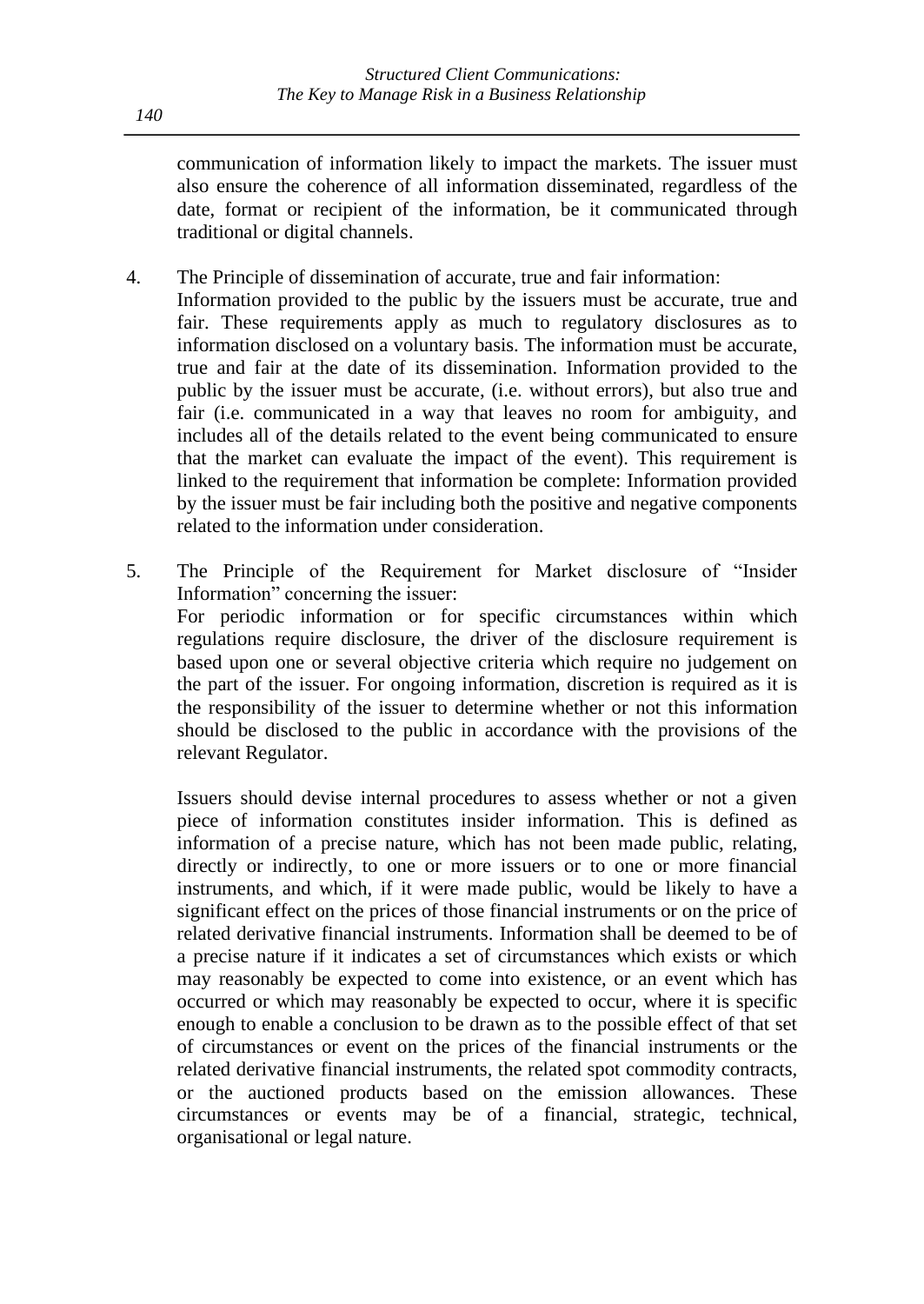6. The Principle of Complete and Effective Dissemination of Regulatory Information:

The issuer must ensure the complete and effective dissemination of all relevant regulatory information, with the exception of disclosures related to information handled directly by the relevant Regulator. Regulatory information must be disseminated using electronic means to as wide a public as possible, within as short a timeframe as possible and using methods which ensure the integrity of the information. In order to achieve this, issuers may, at their own discretion, choose to disseminate regulatory information themselves. Alternatively, if available, they may use the services of one of the primary information providers approved by the relevant regulator, in which case it is assumed that they have met their effective and complete dissemination obligation.

To ensure easier access to information, issuers should indicate on social networks that their financial statements can be found on their website under a specific section visible from the homepage or on a "Finance" or "Investors" page. The issuer's statutory financial statements and its subsidiaries' financial statements should be clearly identified as such.

The issuer may issue financial communication in the written press when appropriate, reusing all or part of the regulatory information that has already been disseminated electronically. Such general press releases typically include less detail and the issuer should therefore inform readers that further comprehensive financial performance information is available on its website. Preventing the Dissemination of False Information calls for issuers to:

- send all press releases submitted to press agencies to primary information providers at the same time;
- release financial communications as much as possible outside of quotation periods without excluding financial communications during the trading session that it may be necessary to disclose under the provisions of the relevant Regulator;
- implement reliable communication procedures that guarantee that information is sent and accessible via a secure channel, in particular by using a primary information provider;
- make information sent electronically more secure. This applies to issuers who want to maintain an additional dissemination channel for certain players, including analysts, investors, media outlets and journalists.

## **3. Implementation of the Framework**

In addition, to the obligations imposed by the Regulator on a regulated entity, today's customers have high expectations for business communications and support. They demand personalised, relevant communications that are available in real-time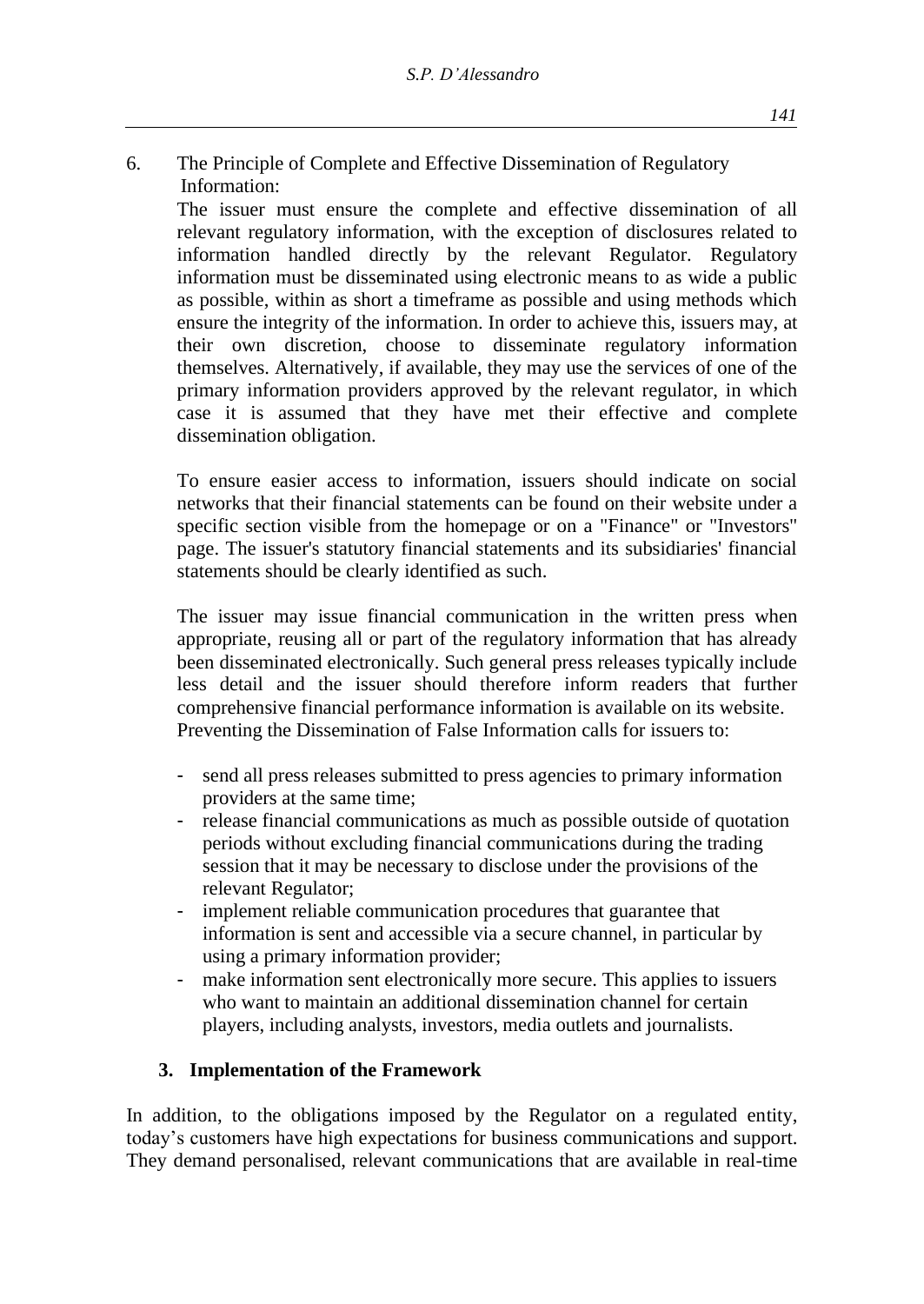and accessible through the channel of their choice. This demand for flexibility requires digital transformation within the service provider systems to ensure that information stored in complex legacy IT systems is made available in the required format and structure. It requires such information to be carefully categorised to ensure that it is shared only amongst those entitled to access and securely protected against access from all others. It must also allow for its management within the changing rules of data protection and specific regulatory provisions within a particular industry.

This calls for time stamping, logging access per user, logging each time document is accessed and indexing of the data to allow for time embargoes on sharing of data, or deletion of data after specific time periods etc. This conflicting demand for flexibility by end-users and controlled access and use of data by the regulator/s, puts service providers in a difficult position as a balance between the two must be made. The customers demand flexibility and convenience, and the regulator/s impose control and restrictions. This can best be achieved through the establishment of a centralised information hub or portal which includes various levels of predetermined workflow processes which may be automated, but also allows for human interventions to ensure that the discretionary elements are safeguarded.

The Principles identified above serve well as a basic framework for regulated entities in their efforts to better manage their communications within these conflicting requirements. Each of these principles has direct implications on the systems specifications and functionality required to enable firms to adopt and implement such best practices:

1. The Principle of Information Categories:

Today's information hubs or portals must allow for the categorisation of information, and its subsequent treatment and processing. Ideally, they should include a client communications management functionality which allow for categorisation of periodic information, ongoing information and regulatory information. This calls for the ability to store the particular communication along with details of its dissemination including distribution logs. This would allow for follow-up as to who was sent and received what and when. In this way, periodic information can be distributed in a manner which is traceable and ensures conformity with the dissemination and scheduling obligations. Ongoing information requires disclosure in compliance with imposed criteria which need to be defined and a definition of material impact on the business or the interests of the stakeholders is set. Work-flow processes both online and on-site need to be set up to ensure that all relevant information is made public without delay through pre-determined dissemination channels. The Regulatory Documents and information disseminated with respect to periodic and ongoing information make up "regulatory information" for which dissemination to the public is subject to specific provisions of the relevant regulator and need to be tagged and tracked appropriately within the system.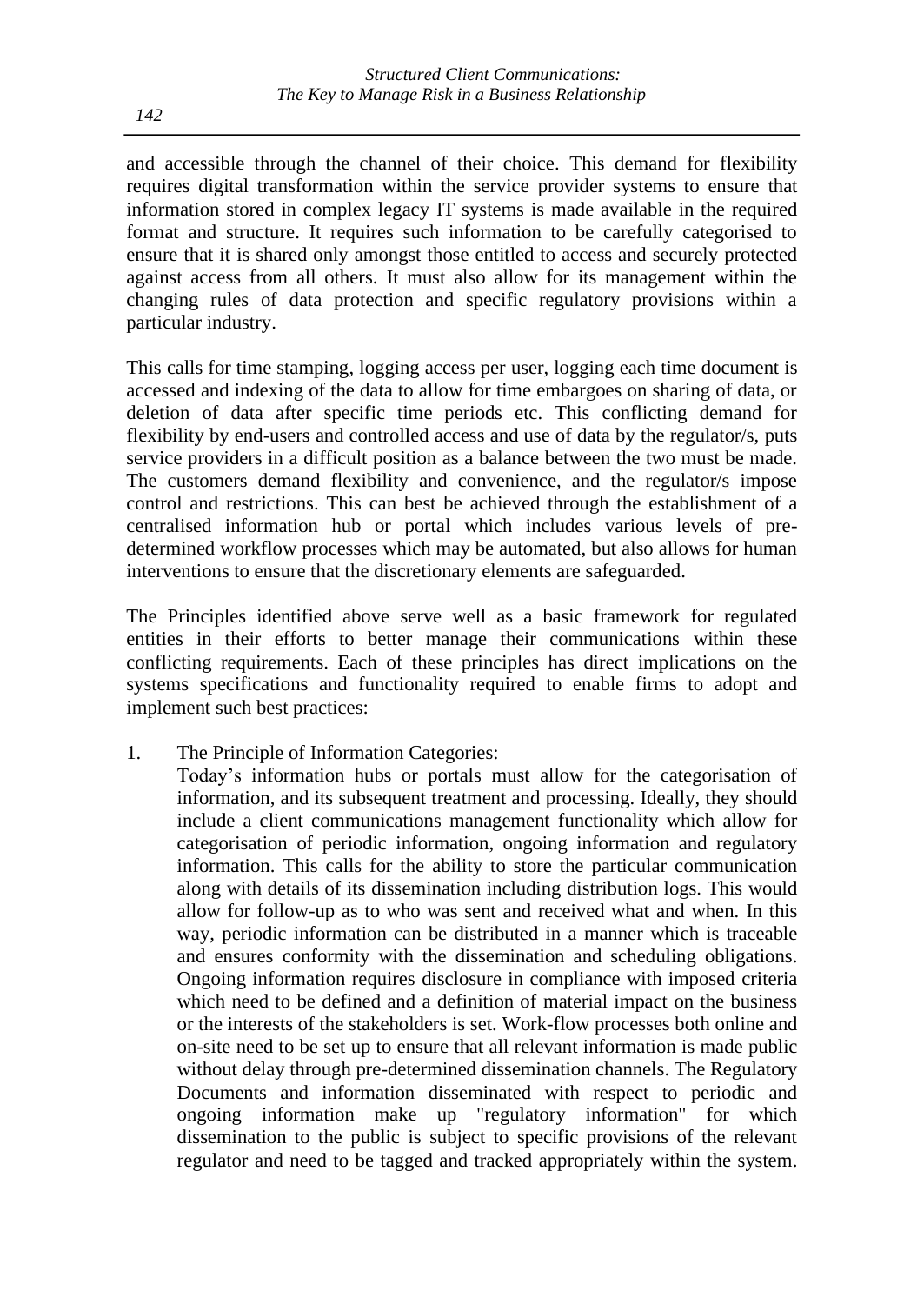Transaction-related information relating to market information prior to carrying out any transaction must be published as per provisions of the regulator and appropriate evidence needs to be retained to support such compliance.

2. The Principle of Equal access to information:

The information hub or portal must ensure effective and complete dissemination of information. This is achieved by establishing pre-determined workflows with automated actions including disseminations to different user groups on the basis of different triggers. Triggers could be set for simultaneous dissemination to different user groups in the case of intentional communication. Alternatively, triggers could be set for fast as possible dissemination in the case of unintentional communication to different user groups which could be notified simultaneously or sequentially. Internal systems and processes must be set-up to allow for multi-channel dissemination, including both traditional and digital media. Since best practice is for issuers to disclose important information outside of market trading hours, the systems and procedures need to take into account different scenarios, including crisis communications which may be required at any time during the day or night.

3. The Principle of Consistency:

The communication of information likely to impact the markets needs to be consistent and coherent, regardless of the date, format or recipient of the information. Again having a centralised information hub or portal ensures the implementation of a pre-dissemination control process information to be disseminated. This pre-dissemination control process would also manage information related to additional or supplementary information communicated in addition to the regulatory obligations and would again include automated triggers and human involvement to deal with the discretionary elements involved.

- 4. The Principle of dissemination of accurate, true and fair information: Information provided to the public by the issuers must be accurate, true and fair. These requirements apply as much to regulatory disclosures as to information disclosed on a voluntary basis. The information must be accurate, true and fair at the date of its dissemination. The centralised digital hub referred to earlier will facilitate the management and control of Information to ensure it is accurate, true and fair. This process involves the expert/s intervention to see that communication are clear and unambiguous and are complete, including both positive and negative data at hand.
- 5. The Principle of the Requirement for Market disclosure of "Insider Information" concerning the issuer: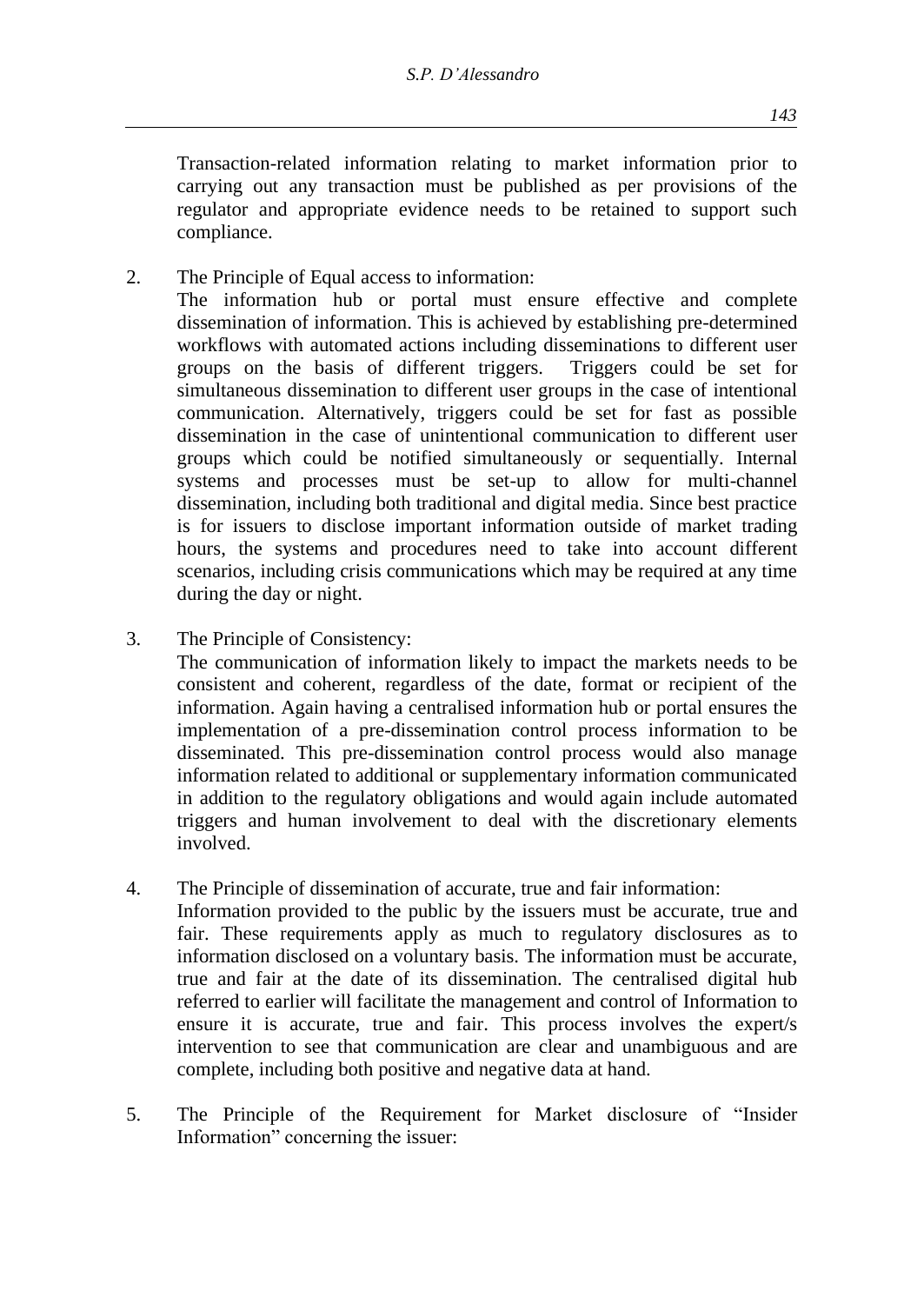For periodic information or for specific circumstances within which regulations require disclosure, the centralised information hub or portal can be configured to facilitate automated dissemination of the relevant information to pre-selected audiences in pre-determined channels. For ongoing information, the central information hub or platform requires the expert to determine whether or a certain information should be disclosed to whom, how and when. This decision is not automatic, although pre-determined options can be established to deal with such opportunities. In this way information which is defined to be "Critical", "Important" or "Interesting" can be treated in predetermined manners. Once appropriately tagged, it will be automatically disseminated accordingly through the system. Expert interventions are critical to assess whether or not a given piece of information constitutes insider information and if so designated, the system can allow for a pre-determined handling of such information.

6. The Principle of Complete and Effective Dissemination of Regulatory Information:

The centralised information hub or portal would allow for complete and effective dissemination of all relevant regulatory information to as wide a public as possible, within as short a timeframe as possible. The system would include various methods of secure and authentication to ensure the integrity of the information. Websites, social media channels and traditional public relations materials should all point to the central hub or portal of authenticated information which may be available to different user categories in different formats with varied levels of detail and disclosure. In this way, the information hub or portal should be instrumental in preventing the Dissemination of False Information by allowing for:

- submission of all press releases to press agencies to primary information providers at the same time;
- release of communications as much as possible outside of quotation periods;
- implement reliable communication procedures that guarantee that information is sent and accessible via a secure channel;
- make information sent electronically more secure.

## **4. Integrating Communications and Relationship Marketing to Meet Industry Needs**

Duica *et al.* (2019) contend that the whole concept of managing client communications must be put in the perspective of today's realities. Firstly, we are living in the age of relationship marketing and relationships with customers are the central point of any business. On this basis, it is reasonable to assume that a business cannot survive without its customers. In their research the authors delved into the importance for organization and the use of new channels to maintain a long-term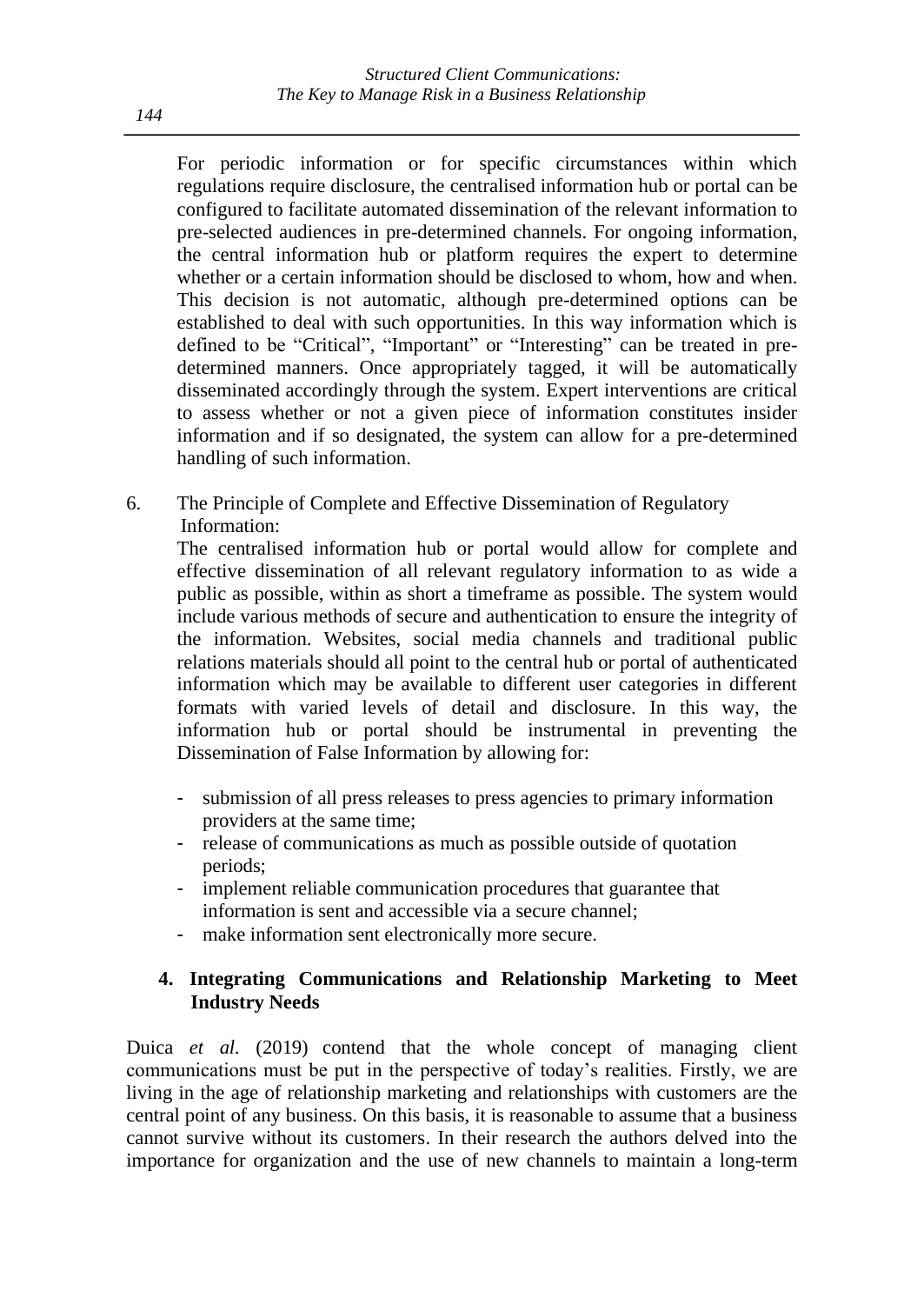relationship. They investigated this relationship in the context of the effective use of digital multichannels. This include channels such as website, email, social media marketing channels or mobile apps. The researchers looked at the manner in which these channels were used to attract and satisfy the present and the potential customers' needs. They identified the advantages and the new opportunities offered to customers as well as to the organisations adopting these new technologies. Their research was based on the use of international data from which they developed a model using IT and mathematical programs such as EViews, MATLAB, regression function, and Markov chains. Through this modelling they were able to observe the relationship between the analysed variables and the future trends of these multichannels used in online communication.

On the basis of their research Duica et al confirmed that consumers needs are more becoming more challenging and demand increased responsiveness from service providers. Their research confirms the trend by consumers in adopting social media and choosing to interact with their service providers in the channel which is most convenient to them and not that which is most convenient to the service provider. Duica et al research confirmed that in change performance organizations required new methods of communication which were more rapid, more efficient, and cheaper. These improved channels of communications also had to add value to the concsumer, they will rapidly leave the social media provider. More and more consumer use online activities: communication, finding a job, selling or buying online, banking, booking, and others; thus organizations are experiencing with new and expectations. To retain, attract and grow the number of e-customers, they must offer convenience, reduced costs, various products and services, good prices, good quality, good websites. Their offer must be at a click distance and think quicker than the competition. Thus, if the products are hard to see, or slow, they will lose the customers. For that they must implement new programs using IT and communication systems such as social media, mobile activities, and of course new simulation and modelling methods to see from time the trend of their future activities and the future risks.

The effective management of customer communications is a key element in the whole area of relationship marketing, which over recent years has had to deal with the growth of online channels and digital media. Thaichon *et al.* (2019) contend that online relationship marketing has evolved from customers being passive receivers of online information and services to active co-producers and value co-creators. Although many theories can be used to explain online relationship marketing, the authors specifically focused on six main theories that are fundamental principles and most relevant to the stages of the online relationship marketing evolution. Their research identifies six major areas of influence in online relationship marketing, namely:- relationship quality, relationship development, dynamic value creation and destruction, and, technologies in online relationship marketing.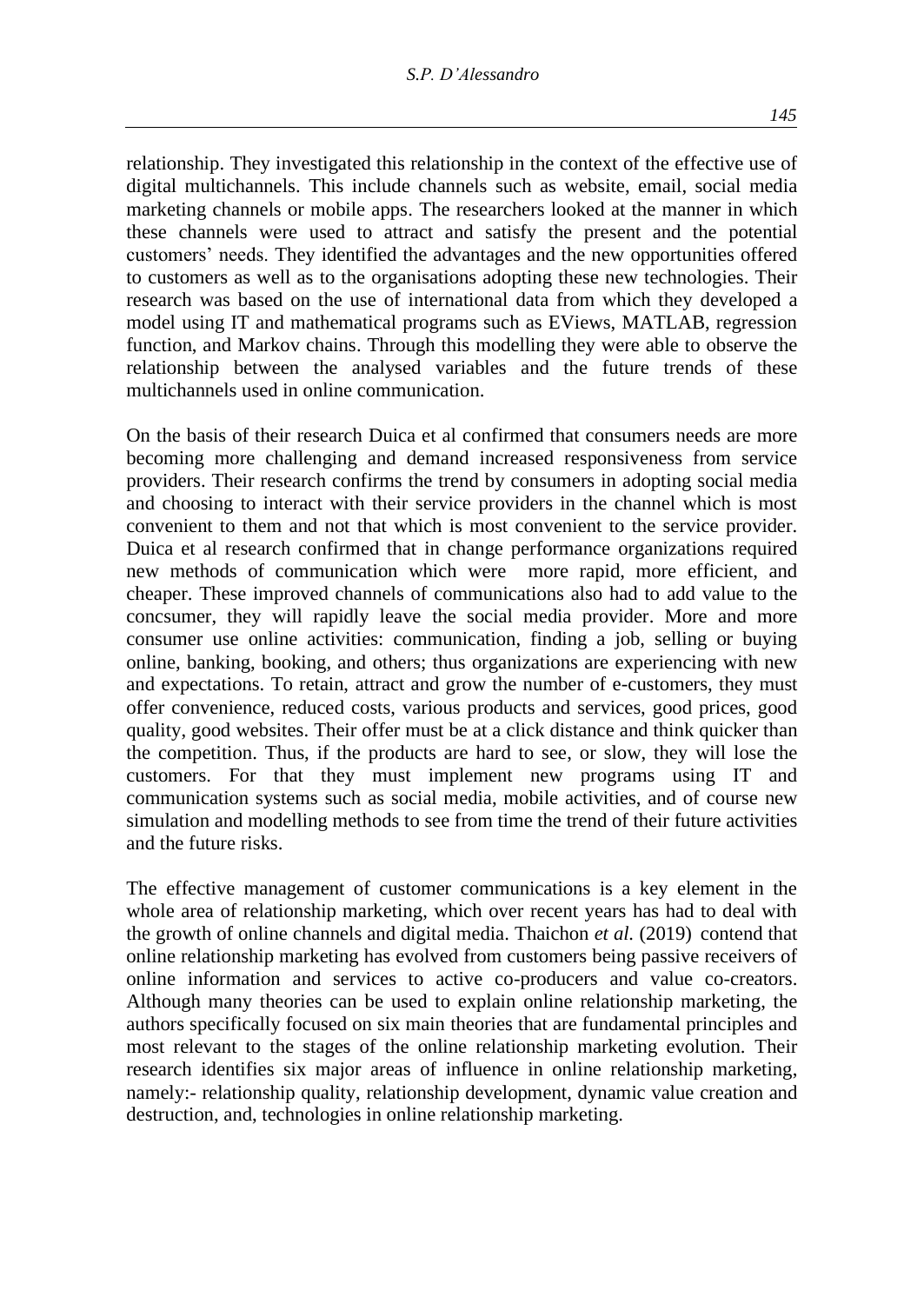Each of these areas to a greater or lesser extent is impacted by the manner in which customer communications are designed, developed implemented and managed. The authors' highlight the many new emerging technologies which facilitate online value creation and relationship development. Their integration calls for more research. These technologies include mixed reality, big data and artificial intelligence which have already impacted online relationship marketing. Other technologies such as blockchain promise more secure and controlled communications and transactions which also need to be research further as to best to integrate into the mix of technologies, infrastructure and related resources required for a smarter management of communications to improve overall relationship marketing efforts.

Wiencierz and Rootger (2017) study focused on current research on the significance of big data in and for corporate communication. On the basis of an extensive and systematic literature review, the authors found strong evidence of the significant potential of big data for corporate communication. This was particularly relevant in the area of marketing communications. Their study also reveals a dramatic lack of research in the fields of public relations and internal communication with respect to big data applications. This led to the introduction of a framework which provides specific connecting points for future research. This paper provides a conceptual framework that describes four phases of strategic big data usage in corporate communication, namely:- Function of Big Data – dealing with communications problems and objectives; Big Data Generation – dealing with the variety, volume, velocity and veracity of data; Big Data Analytics – dealing with descriptive, diagnostic, predictive and prescriptive analysis; Evaluation – delivering added value and reliability of big data analysis. Their results show how big data is able to highlight stakeholders' insights so that more effective communication strategies can be created.

#### **5. Getting the Best of People & Technology**

It is the role of the systems managed by knowledgeable professionals which makes it possible for regulated entities to strike a balance between the customer demands for flexibility and convenience, and the regulators controls and restrictions.

The system requirements described above call for technical interventions in terms of well-structured databases, automated settings for communications distributions, searchable data, full communication logs showing time of despatch and access, management of centralised information systems to ensure integration of communications through traditional and digital channels, etc. These are all functionalities which by and large are available on any of the more sophisticated business systems.

The key element in the management of these systems remains the human element. The discretion needed to decipher what is critical, important or just interesting demands the intervention of seasoned professionals who are aware not only of the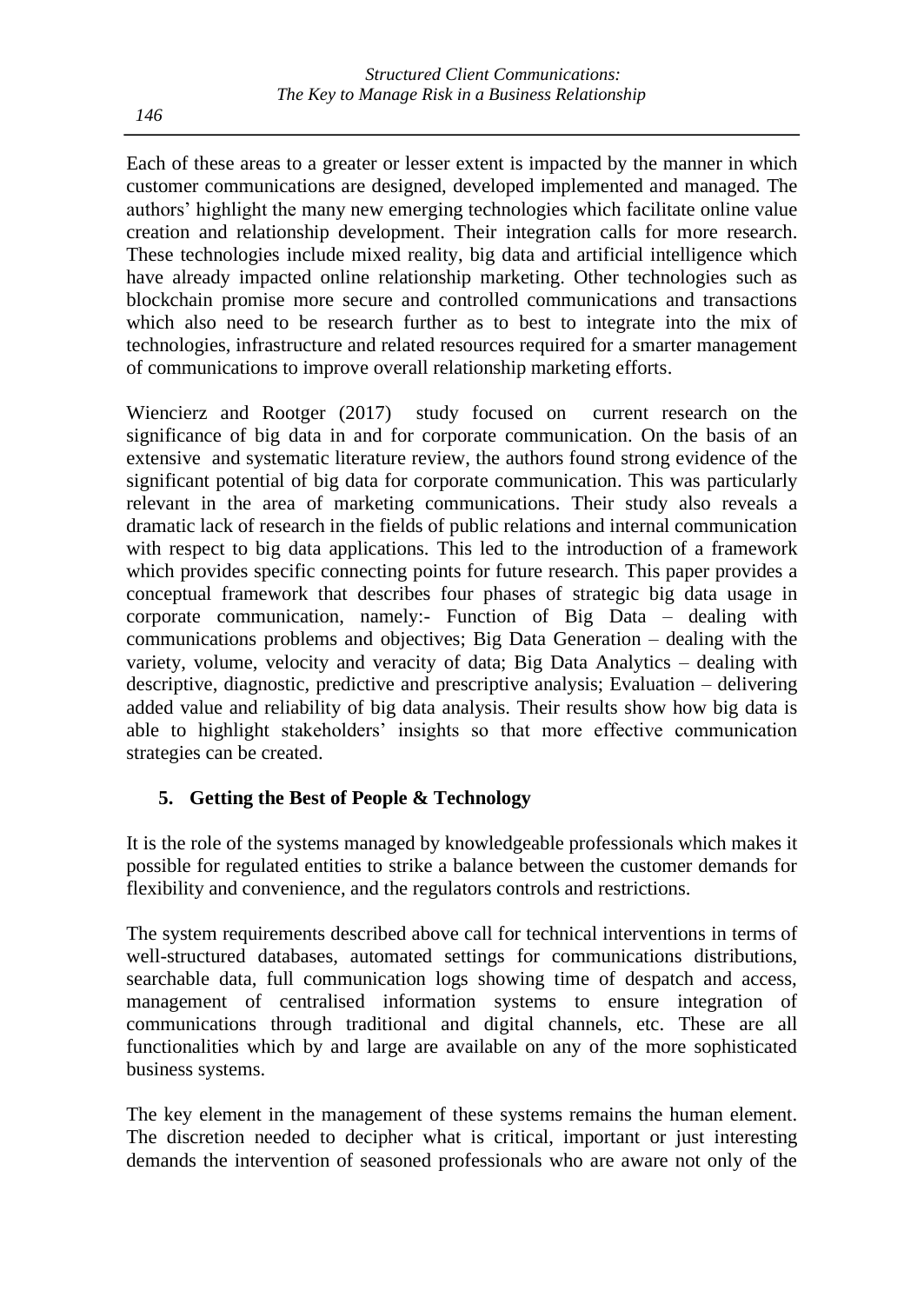relevance of the information at hand, but its context and the requirements of the audiences receiving the information. As time goes by, there is a greater involvement of artificial intelligence in this process, but to date, it still depends primarily on the human discretionary elements. To get it right, this calls for on-going training and development of staff. It calls for the continued testing and fine-tuning of process and procedures which leverage the technology at hand to implement the seven client communications principles highlighted above.

The centralised information hub or portal managed and supported by suitably qualified and trained personnel thus allows for a better management of information. This ensures compliance with the relevant regulations and restrictions on client and market communications. Its effective operation not only reduces the risk of the organisation fouling foul of regulatory requirements. It contributes directly to improving the client communications flow, which should serve as the basis for increased customer loyalty and business development. The centralised information hub or portal needs to be managed and supported in a pro-active manner. This calls for a continued investment by the organisation in the on-going:

- Training and development of the team tasked with these responsibilities.
- Testing and piloting of onsite and online systems and procedures to ensure that they integrate seamlessly and
- Development and enhancement of the communications platform to ensure that it caters for the "exceptional situations" which invariably crop up in changing operational environments.

## **6. Concluding Remarks**

This article sought to contextualise the current need for improved corporate communications, due to a considerable extent to the many corporate governance and communications failing so evident in the 2008 financial crisis. This crisis exposed many of the inadequacies of the control systems and processes in the international financial markets. As a result, improved corporate governance and corporate communications, both internal and external, has become a priority for most financial services providers. By reviewing a guideline framework developed for public companies in France as a basis for best practice. This was described briefly and its implementation in the context of non-public quoted, but regulated entities in the financial services sector, put forward as a relevant framework for improved communications. This was then linked to the need for its integration within the relationship marketing efforts so typical of the financial services sector, where long term client relationships are sought.

Tech giants like Amazon, Netflix, and Spotify to mention just a few are using algorithms and Artificial Intelligence (AI) to better discover customer preferences and habits and customise each of their services to meet with individual customer